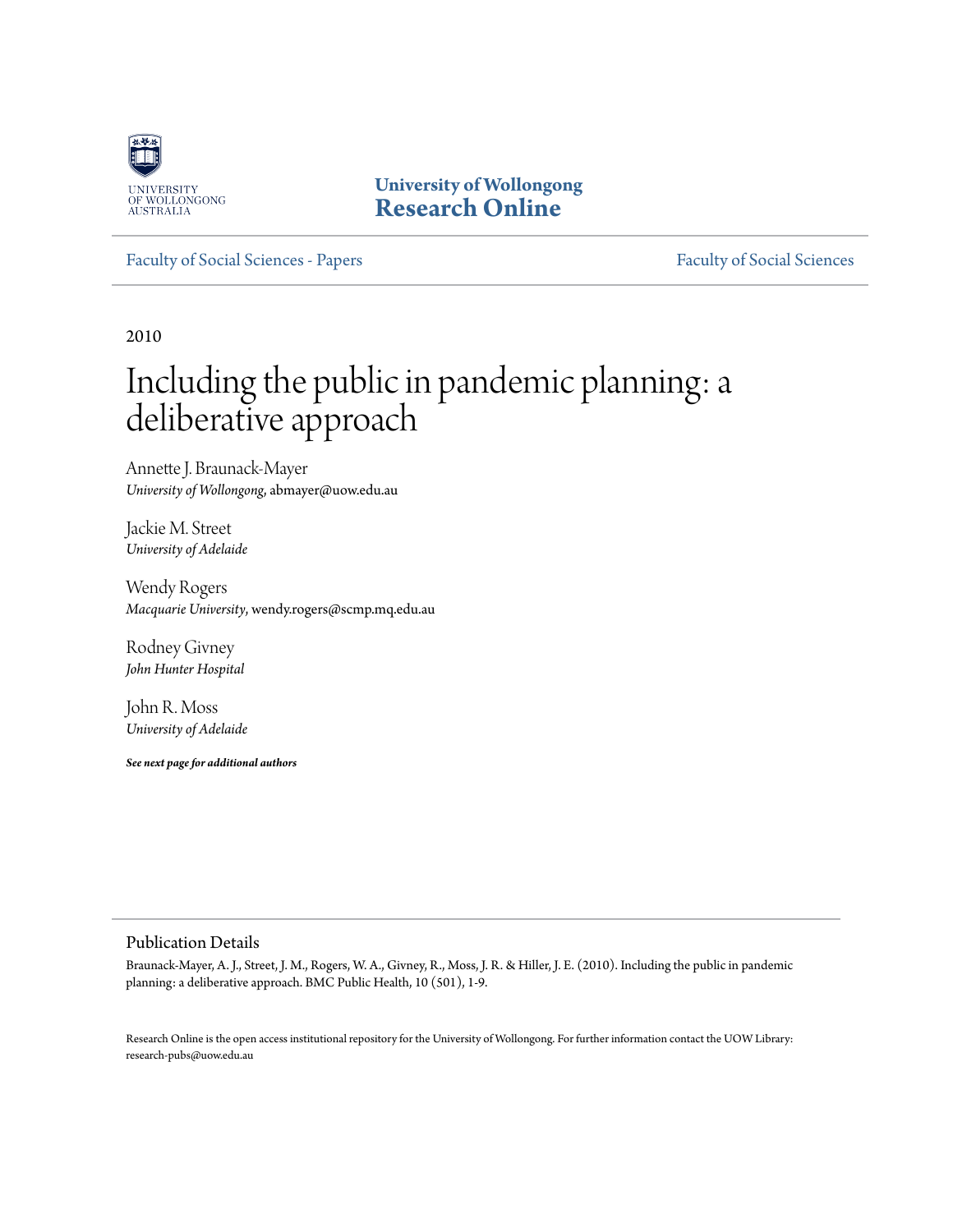## Including the public in pandemic planning: a deliberative approach

## **Abstract**

**Background** Against a background of pandemic threat posed by SARS and avian H5N1 influenza, this study used deliberative forums to elucidate informed community perspectives on aspects of pandemic planning. **Methods** Two deliberative forums were carried out with members of the South Australian community. The forums were supported by a qualitative study with adults and youths, systematic reviews of the literature and the involvement of an extended group of academic experts and policy makers. The forum discussions were recorded with simultaneous transcription and analysed thematically. **Results** Participants allocated scarce resources of antiviral drugs and pandemic vaccine based on a desire to preserve society function in a time of crisis. Participants were divided on the acceptability of social distancing and quarantine measures. However, should such measures be adopted, they thought that reasonable financial, household and psychological support was essential. In addition, provided such support was present, the participants, in general, were willing to impose strict sanctions on those who violated quarantine and social distancing measures. **Conclusions** The recommendations from the forums suggest that the implementation of pandemic plans in a severe pandemic will be challenging, but not impossible. Implementation may be more successful if the public is engaged in pandemic planning before a pandemic, effective communication of key points is practiced before and during a pandemic and if judicious use is made of supportive measures to assist those in quarantine or affected by social isolation measures.

## **Keywords**

public, approach, including, deliberative, planning:, pandemic

## **Disciplines**

Education | Social and Behavioral Sciences

## **Publication Details**

Braunack-Mayer, A. J., Street, J. M., Rogers, W. A., Givney, R., Moss, J. R. & Hiller, J. E. (2010). Including the public in pandemic planning: a deliberative approach. BMC Public Health, 10 (501), 1-9.

### **Authors**

Annette J. Braunack-Mayer, Jackie M. Street, Wendy Rogers, Rodney Givney, John R. Moss, and Janet E. Hiller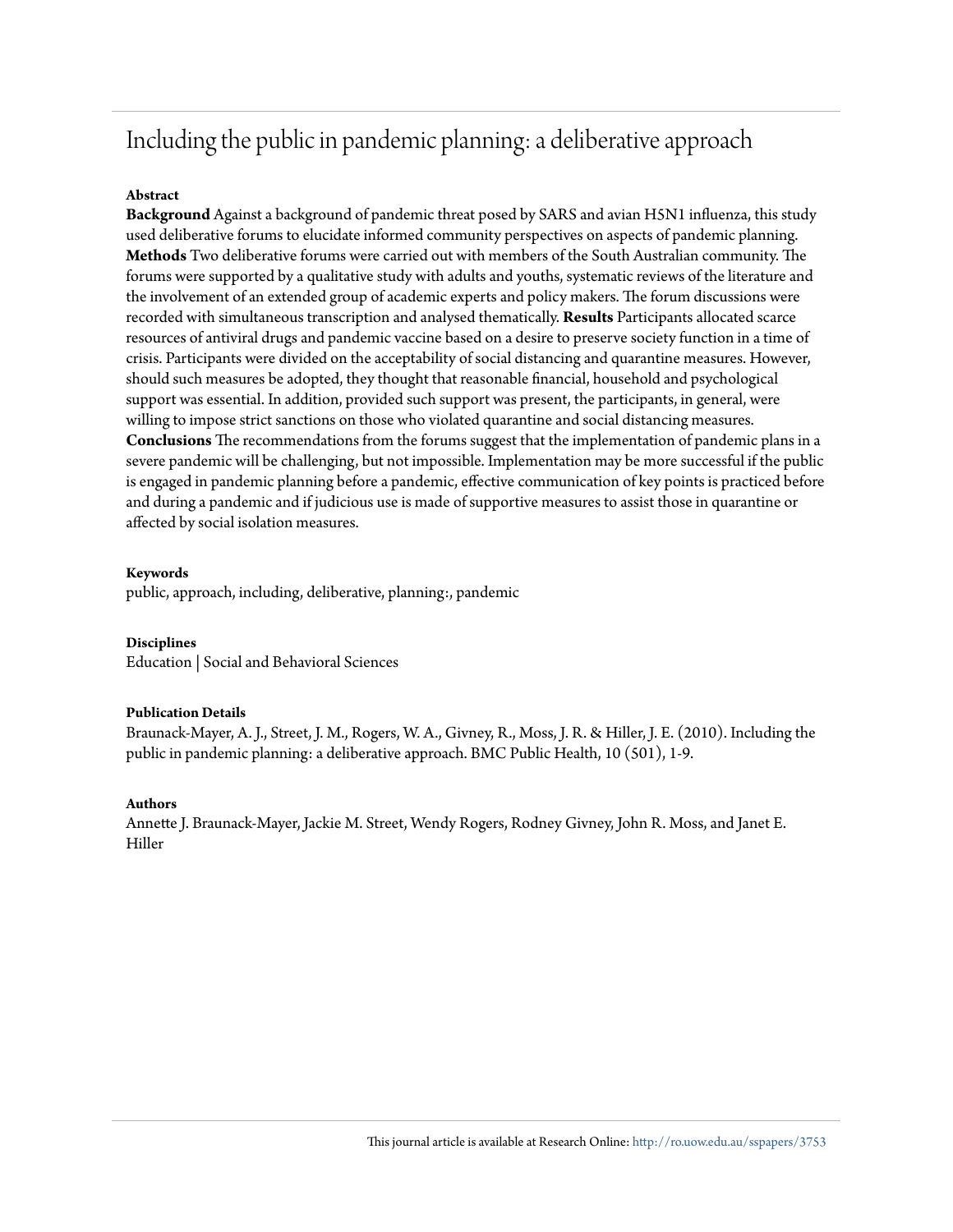## **RESEARCH ARTICLE CONSUMING A RESEARCH ARTICLE**



## Including the public in pandemic planning: a deliberative approach

Annette J Braunack-Mayer<sup>1\*†</sup>, Jackie M Street<sup>1†</sup>, Wendy A Rogers<sup>2</sup>, Rodney Givney<sup>3</sup>, John R Moss<sup>1</sup>, Janet E Hiller<sup>1,4</sup>, Flu Views team

## Abstract

Background: Against a background of pandemic threat posed by SARS and avian H5N1 influenza, this study used deliberative forums to elucidate informed community perspectives on aspects of pandemic planning.

Methods: Two deliberative forums were carried out with members of the South Australian community. The forums were supported by a qualitative study with adults and youths, systematic reviews of the literature and the involvement of an extended group of academic experts and policy makers. The forum discussions were recorded with simultaneous transcription and analysed thematically.

Results: Participants allocated scarce resources of antiviral drugs and pandemic vaccine based on a desire to preserve society function in a time of crisis. Participants were divided on the acceptability of social distancing and quarantine measures. However, should such measures be adopted, they thought that reasonable financial, household and psychological support was essential. In addition, provided such support was present, the participants, in general, were willing to impose strict sanctions on those who violated quarantine and social distancing measures.

**Conclusions:** The recommendations from the forums suggest that the implementation of pandemic plans in a severe pandemic will be challenging, but not impossible. Implementation may be more successful if the public is engaged in pandemic planning before a pandemic, effective communication of key points is practiced before and during a pandemic and if judicious use is made of supportive measures to assist those in quarantine or affected by social isolation measures.

#### Background

The emergence of a novel human influenza A (H1N1), early in 2009, saw the implementation of national pandemic influenza (PI) plans around the world. These plans had been developed, at the urging of the World Health Organisation (WHO), partly in response to the emergence of a virulent Avian Influenza A (H5N1) and partly in response to the 2003 outbreak of Severe Acute Respiratory Syndrome (SARS), both of which demonstrated gaps in global and local responses to infectious, clinically severe respiratory diseases.

National plans [[1](#page-9-0)] place considerable emphasis on stockpiles of antiviral drugs and prototype vaccines for H5N1 strains. A second significant aspect of national pandemic planning is the use of isolation, quarantine and social distancing measures [\[2\]](#page-9-0). These measures, along with heightened hygiene compliance, appear to be amongst the very limited tools available to buy the time needed to produce and distribute an effective vaccine [[3](#page-9-0)-[5\]](#page-9-0); and as such have been employed in many countries, albeit in a limited way, in response to the influenza A (H1N1) 2009 pandemic.

The 2009 WHO Guidance document on Pandemic Preparedness [[1\]](#page-9-0) emphasises the need for a whole of society approach to pandemic planning. In particular, it emphasises the important role of civil society organisations, families and individuals for an effective response to a pandemic. A number of strategies to include citizens in planning and to test the public acceptability of



© 2010 Braunack-Mayer et al; licensee BioMed Central Ltd. This is an Open Access article distributed under the terms of the Creative Commons Attribution License [\(http://creativecommons.org/licenses/by/2.0](http://creativecommons.org/licenses/by/2.0)), which permits unrestricted use, distribution, and reproduction in any medium, provided the original work is properly cited.

<sup>\*</sup> Correspondence: [annette.braunackmayer@adelaide.edu.au](mailto:annette.braunackmayer@adelaide.edu.au)

<sup>†</sup> Contributed equally <sup>1</sup>

<sup>&</sup>lt;sup>1</sup> Discipline of Public Health, School of Population Health and Clinical Practice, University of Adelaide, Level 9, 10 Pulteney Street, Adelaide, SA, 5000, Australia

Full list of author information is available at the end of the article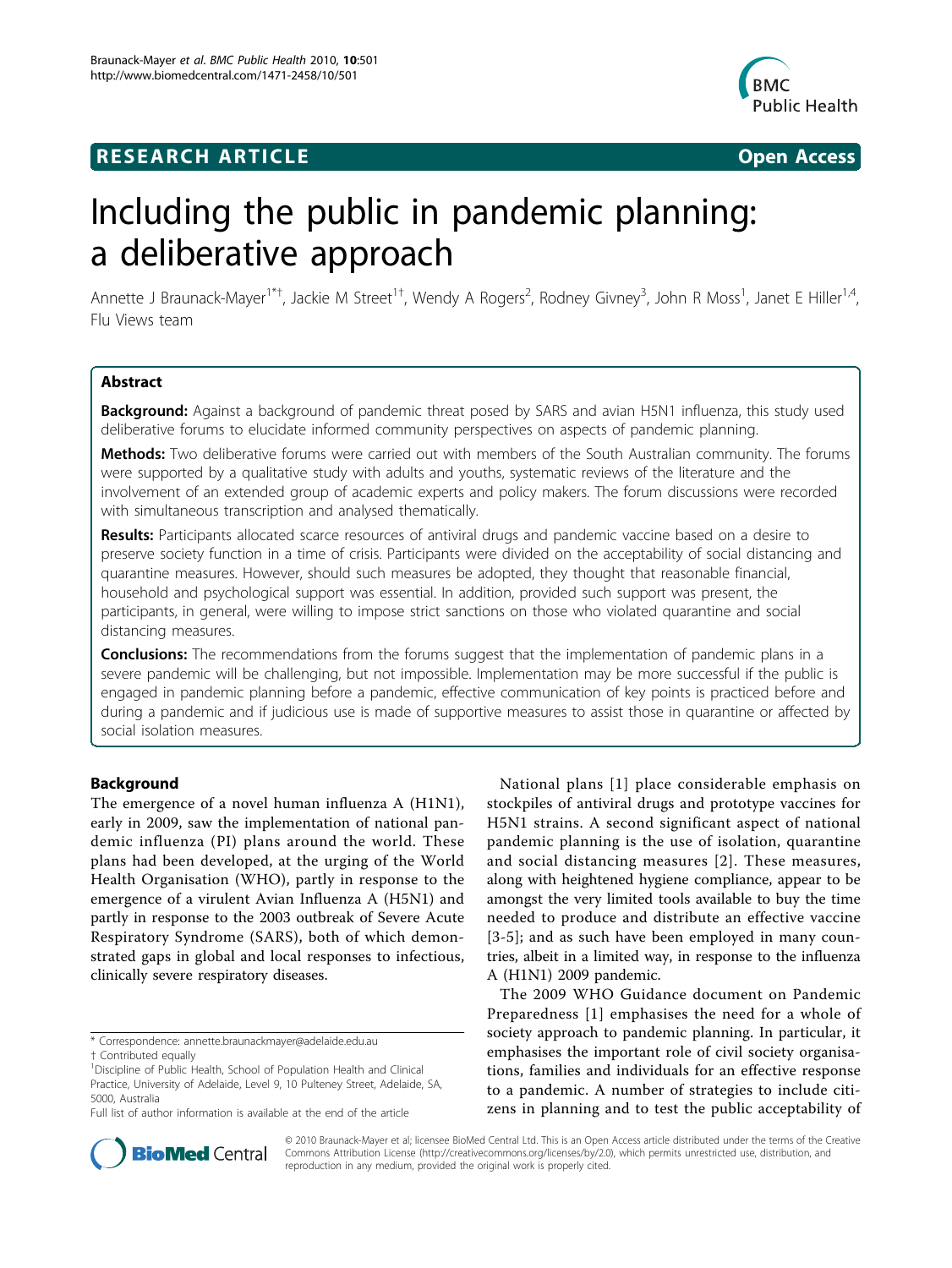policy measures have been used. These include community surveys [[6-9\]](#page-10-0), broad community engagement processes [\[10](#page-10-0)], and deliberative forums [\[11\]](#page-10-0).

Each strategy has advantages and disadvantages. Surveys can inform policy decision-making through providing information about likely or actual public responses to policy initiatives. For example, surveys can tell us something about whether a community is likely to respond cooperatively to a school closure. However, a legitimate concern in gauging community views in this way is that understanding in the community about complex areas of healthcare planning and policy may be weak. This may be particularly the case for new health threats (such as a pandemic) and complex health policy areas (such as decisions about who should have priority access to scarce pharmaceuticals).

This methodological weakness may also apply to qualitative methods such as focus groups or interviews. These approaches can tell us more about the reasons that underpin a particular community response. However, qualitative methods will still suffer from the criticism that community perspectives in this area are of greatest value if accessed at the time of a health emergency when there is likely to be more interest in and access to information. Regardless of whether surveys or qualitative methods are used, the general lack of knowledge in the community about the emergence, transmission and management of respiratory epidemics may be a drawback in collecting community views about pandemic planning. In addition, policy makers may question the validity of citizen-driven decisions when the citizens have limited access to information to adequately inform those decisions.

For this reason, deliberative processes have been proposed as an anticipatory tool which can gauge the views of the community in policy areas that may generate future issues but where there is little current public debate [[12](#page-10-0)]. Deliberative methods involve prolonged engagement with community members and provision of detailed information which the participants may draw upon in their decision making. The theory underpinning deliberative inclusive processes is that, given enough information about a topic, a small representative sample of the population can deliberate with conscience and arrive at a decision which is informed, but also reflective of community values. Deliberative inclusive processes such as citizens' juries and deliberative forums have been used for looking at issues about health service provision and priority setting in health [[13-15](#page-10-0)] and less commonly for more complex policy issues such as: biobank management [[16,17\]](#page-10-0), mammography screening criteria [\[18\]](#page-10-0), organ donation shortfalls [[19](#page-10-0)], and genetic testing debates [[20](#page-10-0),[21](#page-10-0)]. The community perspectives provided can support the development of policy that is both responsive to community concerns and which recognises the importance of community values and beliefs in policy formation but they also fulfil a loftier ideal of devolved democratic decision making [[22](#page-10-0)].

In this paper, we describe the findings from FluViews - a community consultation project held in 2008 that elucidated community perspectives on some of the strategies proposed for pandemic planning in Australia. The paper describes the findings from two deliberative forums: the first explored the allocation of scarce pharmaceuticals in a pandemic; and the second examined more complex questions about the use of social distancing measures and quarantine restrictions.

#### Methods

Two deliberative forums were conducted in Adelaide in 2008 to consider the following questions:

Forum 1: Who should be given the scarce antiviral drugs and vaccine in an influenza pandemic?

Forum 2: Under what circumstances would quarantine and social distancing measures be acceptable in an influenza pandemic?

Forum 1 met for one-day whereas forum 2 was over 2 days. Only forum 1 and the second day of forum 2 are reported here. Other findings from forum 2, relating to effective communication in a pandemic, and details of the methods used, have been published previously [\[23](#page-10-0)].

Both forums used aspects of the citizens' jury model including: a steering group of academic experts and policy makers; random selection of participants to reflect the population; delivery of information in an interactive, accessible and non-threatening way; facilitation by an independent facilitator; participant deliberation in small groups and as a whole; and the formulation of a 'verdict'. The process differed from some models of citizens' juries in that the forums were smaller and shorter. In addition, we analysed the transcripts of the deliberations using thematic analysis (methods described previously in [[23\]](#page-10-0)) to elucidate further the underlying reasons for the choices made and ensure that minority opinion was included. We have used pseudonyms to identify participant quotes.

#### Preparation for the Forums

Four focus groups - two with adults and two with schoolchildren aged 16-17 - were used to determine the main issues of concern and help frame suitable questions for the forums. School children were included in this process because many social distancing measures will adversely impact on young people and because this group can be important vectors in the spread of disease [\[24](#page-10-0)] as demonstrated in the current swine flu outbreak. Supportive documents for the specialists and the forum participants were based on systematic reviews summarising available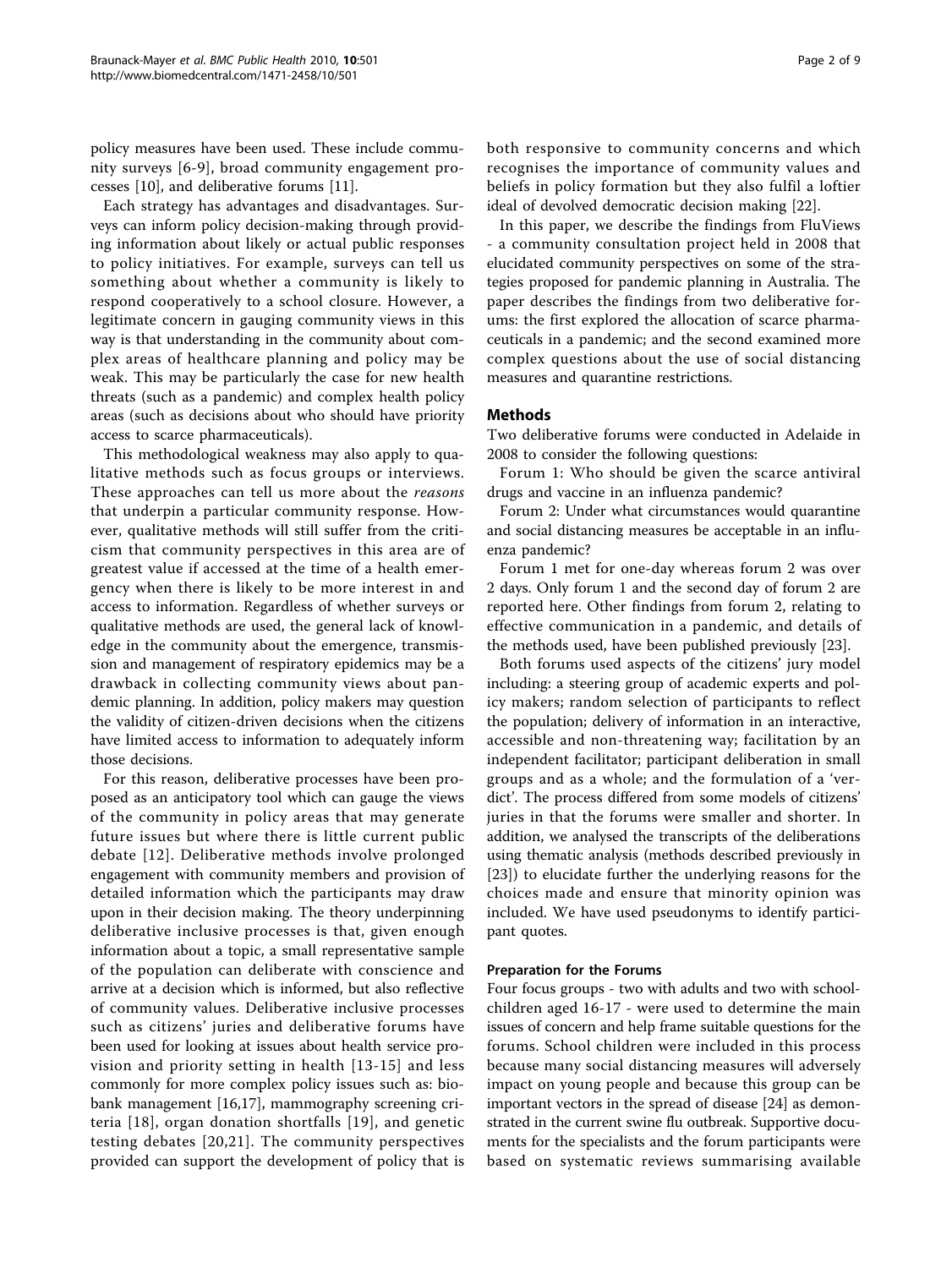evidence about pandemic influenza containment and management strategies. Policy makers working in pandemic influenza planning engaged with project development throughout.

#### Recruitment

Difficulties were encountered in recruiting enough participants for forum 1: withdrawal for a variety of reasons led to a forum with 9 participants, which was older and with more females ( $n = 6$ ) than males ( $n = 3$ ). Forum 2 had a full quota of 12 participants. Other than age and gender the distribution of demographic identifiers for forum 1 was similar to that for forum 2 (described in [[23\]](#page-10-0)). Honorariums of Aus\$100 and Aus\$300 were paid to each participant in forums 1 and 2 respectively.

#### Assumptions

In both forums, the participants were asked to assume that the influenza virus would cause moderate case morbidity across age groups and moderate case mortality although the jury was also told that in pandemics, the usual epidemiology of flu may be reversed, so that young adults get more disease than the elderly. The forum was provided with case figures based on mathematical modelling of a projected pandemic in South Australia (G. Tucker, Department of Health, Government of South Australia, Personal Communication) using the FluAID software package [[25](#page-10-0)] which remain consistent with WHO planning recommendations [\[1](#page-9-0)]. In forum 1 it was assumed that influenza infection was geographically widespread and that initially there would be sufficient antiviral drugs from the national and state stockpiles to treat approximately 10% of the population or provide prophylaxis to 5%. In forum 2, the participants were asked to deliberate using a series of six scenarios which sketched a range of situations in which quarantine and social distancing measures might be used (Table [1](#page-5-0)). There were opportunities for the participants to engage with the experts at all stages of the deliberation and discussion.

#### Post-forum evaluation

Participants were contacted by telephone within four weeks of the forum and asked to comment on the process, the interaction with the specialists and whether they agreed with the consensus findings of the forum in which they had participated.

This study was approved by the Human Research Ethics Committee of the University of Adelaide (H-176- 2006) and for the student focus groups by Community and Tertiary Liaison, Department of Education and Children's services.

#### Results

Forum 1: Prioritisation of allocation of scarce resources The initial list of potential recipients identified was broad and eclectic and included:

health care workers; researchers and laboratory staff dealing with pandemic influenza; military; essential services (water, power, waste etc); people aged 2-30; police and prison staff; paramedics and emergency response personnel; primary producers and food transport workers; communication workers; clergy; parents and care workers, funeral organizations; decision-makers; asylum seekers; prisoners; and tourists.

Reasons for including these groups varied (Table [2](#page-5-0)) but generally fell under three broad themes: groups that would be in high demand for their services in a pandemic (health care workers, funeral organisations, emergency response); groups that were essential to the continued maintenance of societal function (essential services, primary providers, food transport workers) and vulnerable populations to which society owed a duty of care (young people aged 2-30, asylum seekers, prisoners, tourists). Several participants included people aged 2-30 years because this group was regarded as highly socially interactive and seen as both at greater risk of infection and an important conduit for the rapid spread of influenza throughout the population. In addition, some groups were selected for more than one reason. For example, young people aged 2-30 years were also included because, as one participant said, "They are the future."

The forum quickly realised that the numbers in these groups were more than could possibly be covered by the limited stockpiles then available. In refining the lists, the forum discarded vulnerable groups such as asylum seekers and those groups considered peripheral to the preservation of society. They also removed groups such as the clergy and funeral organisations whose roles might potentially be covered by others. Some groups, such as prisoners, were considered to be at lower risk since their incarceration might be considered a form of social distancing. Most of the participants did not distinguish between antiviral drugs and vaccine, and felt distribution patterns should be similar for both.

In constructing the lists, the forum participants acknowledged that they would not benefit themselves from the choices they made. They explicitly excluded the elderly and the chronically ill from the list because they felt that the elderly were "not the future", would be "more drain than help" for an already "depleted society".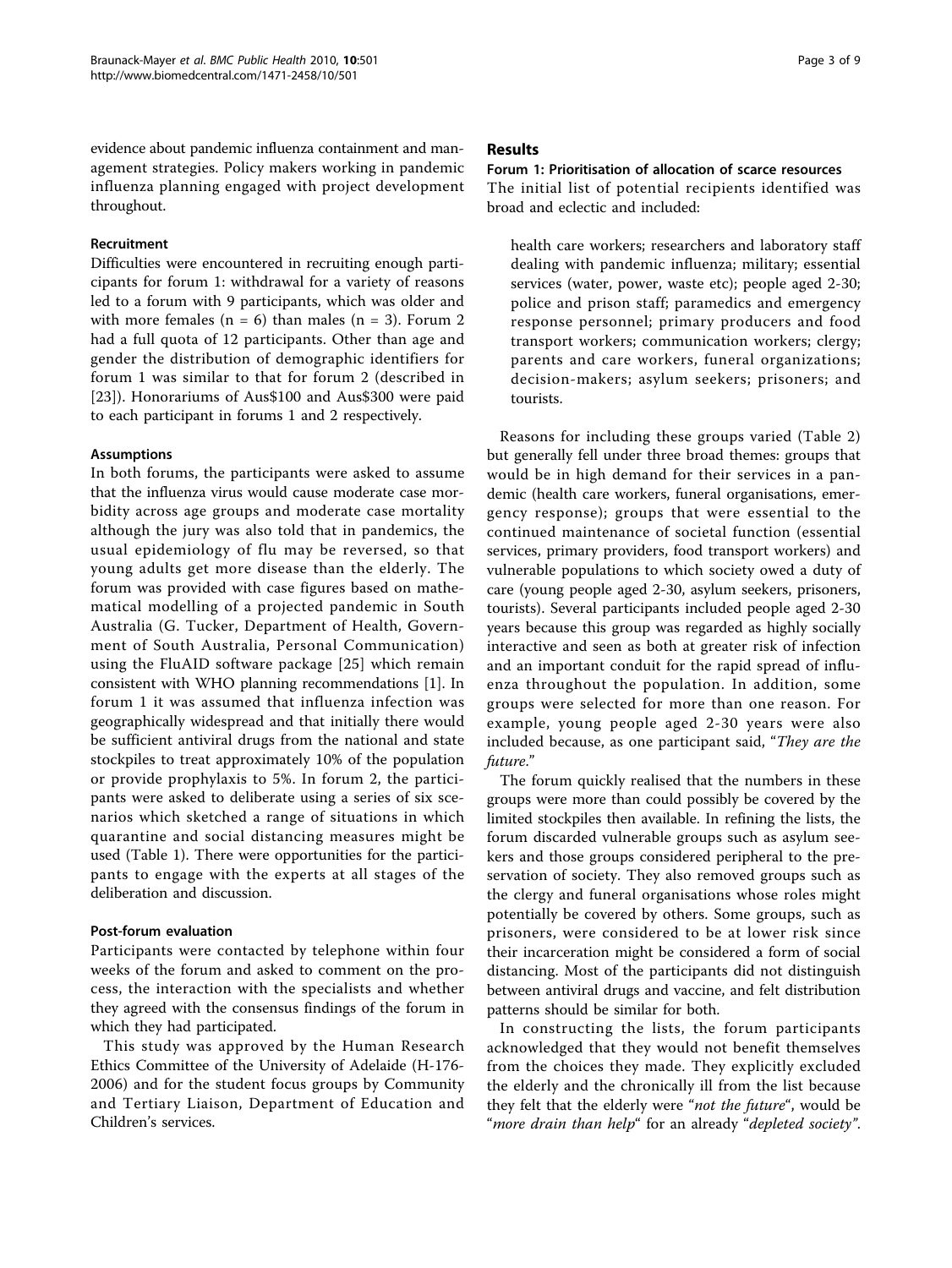### <span id="page-5-0"></span>Table 1 Scenarios used with forum 2

|                | Order Scenario                                                                                                                                                                                                                                                                                                                                                                                                                                                                                                                                                                                                                                                                                                                                                                                                                                                                                                                                                      | Should quarantine/social distancing be required?                                                                                                                                                        |
|----------------|---------------------------------------------------------------------------------------------------------------------------------------------------------------------------------------------------------------------------------------------------------------------------------------------------------------------------------------------------------------------------------------------------------------------------------------------------------------------------------------------------------------------------------------------------------------------------------------------------------------------------------------------------------------------------------------------------------------------------------------------------------------------------------------------------------------------------------------------------------------------------------------------------------------------------------------------------------------------|---------------------------------------------------------------------------------------------------------------------------------------------------------------------------------------------------------|
|                | Miriam has recently returned from a ten week work placement in an<br>infected country. One person on her flight developed a fever on the<br>flight, but it is not yet known if the person is infected with the pandemic<br>strain of influenza. Miriam has been asked by the health official at the<br>airport to remain at home in quarantine. Miriam's husband is still<br>travelling and Miriam knows there is no food in the house.                                                                                                                                                                                                                                                                                                                                                                                                                                                                                                                             | Miriam should comply, provided she has enough support at<br>home.                                                                                                                                       |
| 2              | South Australia is in week two of the pandemic. Miriam died yesterday.<br>Her husband David has rushed home from aboard and was at her<br>bedside when she died. He has been issued with a formal order to<br>remain in quarantine for the next seven days. Miriam and David's religion<br>requires that the body be buried within 24 hours. Miriam had a large<br>extended family, was very active in the community and had many friends<br>but David has been told that only the immediate family can attend the<br>funeral.                                                                                                                                                                                                                                                                                                                                                                                                                                      | Forum divided on whether attendance at funeral should be<br>restricted (including whether David should be prohibited from<br>qoing).                                                                    |
| 3              | Kimberley gets a call to tell her that Rob has been diagnosed as ill with<br>the pandemic strain of influenza. Kimberley and Rob had lunch together<br>at a hotel yesterday. At the time he complained of not feeling well and<br>said he would be visiting the doctor that afternoon. Kimberley is very<br>worried that she has been exposed. She knows that if she goes into<br>quarantine voluntarily she will be unable to work for up to seven days<br>and it may be longer if she becomes ill. She works for a small bakery<br>franchise and is aware the manager is already having staff problems. If<br>she does not turn up for work today and tomorrow, the store may not<br>open. Kimberley is a single parent has no savings and is totally reliant on<br>her income from the bakery for daily living expenses. She is anxious<br>about infecting her children if she continues to live with them, but she<br>has no alternative sources of child care. | Forum divided:<br>a. Kimberley should seek more information about obligations<br>(with a view to going into quarantine)<br>b. Kimberley would/should just go home (and pretend nothing<br>has happened) |
| $\overline{4}$ | There have been only a small number of influenza cases in South<br>Australia but several hundred in Sydney. The Premier is considering<br>closing schools. Year 12 exams are in five weeks.                                                                                                                                                                                                                                                                                                                                                                                                                                                                                                                                                                                                                                                                                                                                                                         | Forum divided:<br>a. Schools should be closed<br>b. Not enough evidence yet to close schools                                                                                                            |
| 5              | Margaret, Wilma's daughter is the chairperson of a rural school council.<br>The Premier has closed all schools and childcare services in the State just<br>when farmers in the area are sowing their annual crops. Margaret realises<br>that many farming families will not be able to care for their children and<br>sow the crops. She decides to organise a home based community<br>childcare service. Families are placed on a roster to provide care for up to<br>15 children each day. The arrangement continues for about four weeks<br>until the busiest part of the sowing season is over.                                                                                                                                                                                                                                                                                                                                                                 | Forum divided:<br>a. Make an exception to social isolation measures in certain<br>situations such as these<br>b. No exceptions; childcare arrangements should be closed<br>down.                        |
| 6              | Wilma has gone to church nearly every Sunday for most of her life and<br>she has begun attending on weekdays. She has heard that the Premier<br>has closed schools and banned all public gatherings, including club<br>meetings and church services. Wilma is very anxious about missing<br>church. On the other hand, she is also worried about catching flu.                                                                                                                                                                                                                                                                                                                                                                                                                                                                                                                                                                                                      | Forum divided:<br>a. Ban all social gatherings, including religious services<br>b. Religious gatherings should be allowed to continue                                                                   |

## Table 2 Ranking and rationale for groups to receive antiviral drugs and vaccine in a severe pandemic

| <b>Rank-Sector</b>                                     | Rationale                                                                | <b>Typical Supporting Quotation</b>                                                                                                                                |  |
|--------------------------------------------------------|--------------------------------------------------------------------------|--------------------------------------------------------------------------------------------------------------------------------------------------------------------|--|
| 1 <sup>st</sup> - Health care workers                  | Essential to provision of medical<br>services for PI and non-PI patients | "[They] need to administer the medicine to people, and also, obviously, see to<br>any other illnesses and sicknesses that are going on together at the same time." |  |
| 2nd - Vaccine and antiviral<br>drug production workers | Ensuring the timely supply of<br>developed vaccines and drugs            | "If we don't have any of those guys around and they get sick, no vaccine gets<br>developed; we are in big trouble."                                                |  |
| Equal 3 <sup>rd</sup> -Essential services              | Maintenance of fabric of society                                         | "The essential services have to keep the society running. When there is no<br>electricity, water etc the whole system will collapse"                               |  |
| Equal 3 <sup>rd</sup> - Military                       | Multi-skilled and experienced in<br>disaster management                  | " transportation of fuel, et cetera, and any other things that might come<br>along like that mobile hospitals and that sort of stuff."                             |  |

PI = pandemic influenza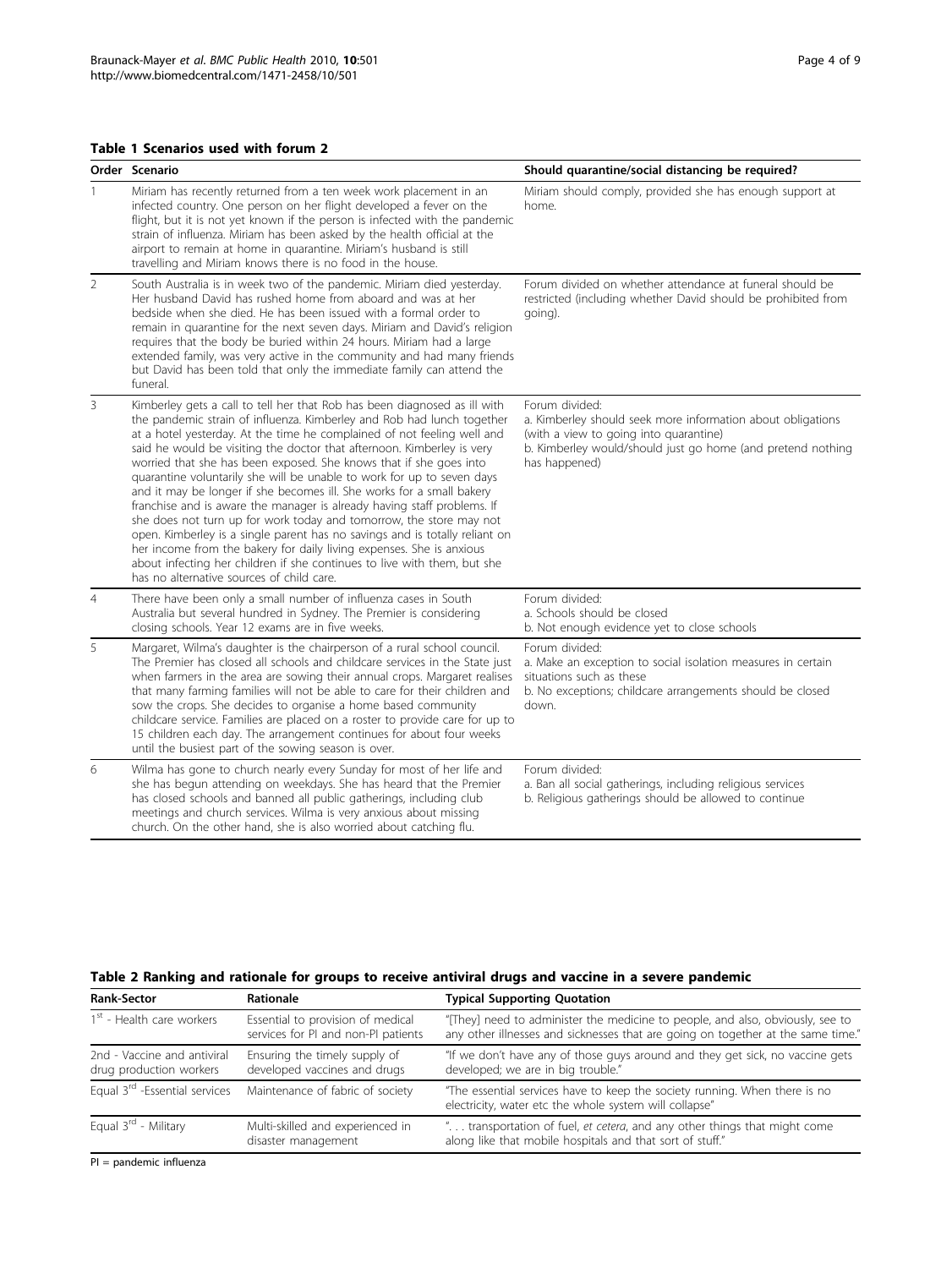Some participants expressed the opinion that elderly people would prefer that a younger person have priority access to the vaccine or antiviral drug.

ROSEMARY: If you asked every elderly person whether they thought they should have it or their family, they would say their family.

In rank ordering the list, deliberations focussed on preservation of society in a time of crisis. The final choices, in order, and quotes from participants summarising the forum's reasoning are shown in Table [2.](#page-5-0)

Protecting the health of health care workers was seen as a way of protecting the well-being of all, since health care workers would be needed not only by those requiring health care services for treatment for the effects of influenza infection, but also for more routine medical needs. In addition, health care workers were seen as essential in the roll-out of the vaccine once developed:

STEPHANIE: I think the main reason I put it [health care workers] was so they would be there. People could come to the hospitals to be vaccinated.

Vaccine and antiviral drug production workers were considered essential and irreplaceable and to be so small in number as to be a relatively small drain on limited resources. The other choices were considered indispensable to preserve social structure and order by maintaining essential services. If forced to choose between preserving society in the long run and saving the most lives, the forum indicated that they would choose to maintain social functioning.

ADRIANA: Accepting there will be casualties, but life has to go on.

In particular, the forum wished to uphold a life style that ensured personal independent living through continued access to essential services.

In selecting the military for the list, the forum had no particular expectation of violence, panic or disruption of society; rather, they had a favorable view of the military in a jurisdictional and humanitarian role which would assist in maintaining a structured and orderly community. The forum regarded the military as a useful resource which could assist with policing, medical and paramedical services, transport, essential services, chaplaincy and crude manpower and logistical support.

One of the forum participants (Stephanie) chose to dissent from the consensus opinion and prioritised sick people and their contacts and children in the top three. The participant questioned supporting society function if we did not also save "the most important generation". In the feedback interview, several of the participants commented that some provision should have been made for children. Feedback suggested that at least some of the participants were not entirely comfortable with the choices they had to make under the constraint of limited resources. For example, one participant in the feedback session said:

CATHERINE: I want the children to live and they have to carry on. They are our future.

The forum recognized that not all members of the chosen groups would need to receive the vaccine and that other measures such as quarantined workplaces might be used to protect some groups without the need for antiviral prophylaxis.

Lastly, the participants indicated their willingness to accept some increase in income tax now as a form of insurance against the threat of an emergent pandemic strain. These resources would be allocated to promoting better personal hygiene in the population, as economic aid to improve practice in the keeping and butchering of domestic fowl in developing countries, and to improve channels for informing the Australian public in a measured way and in advance about the threat. Forum members were reassured that the Government had made preparations, but were concerned that they were neither aware of these preparations nor knew how to prepare personally for a pandemic. The forum indicated it was the Government's duty to inform them of the risks and how to prepare.

## Forum 2: Consideration of quarantine and social distancing measures

Acceptability of quarantine and social distancing measures Overall, the forum was divided with respect to the need for quarantine and social distancing measures. (See Table [1\)](#page-5-0) Some of the participants were in favour of mandatory quarantine and social distancing measures; others considered that a policy of voluntary quarantine and social distancing should be adopted. This finding held across the full range of scenarios, with the exception of Scenario 1 for which there was unanimous agreement that quarantine was warranted, provided there was enough support for quarantined individuals.

The range of responses can be explained by three reasons that emerged in the forum. First, the forum thought that, regardless of the importance and reasonableness of quarantine and social distancing measures, not all members of the community would comply.

Second, the forum recognised that quarantine and social distancing measures would create social and emotional burdens which would influence people's willingness and capacity to comply with restrictions. For example, the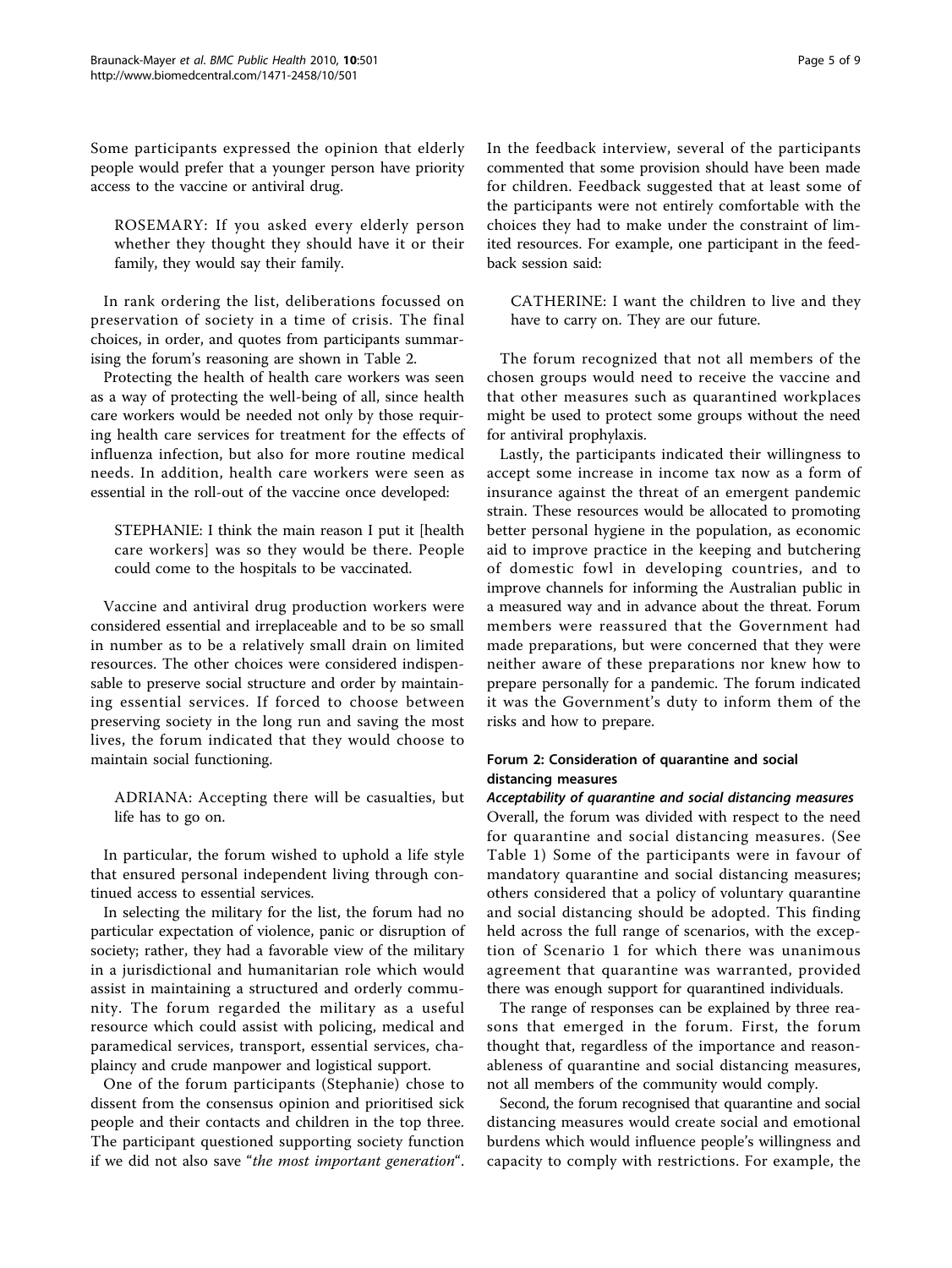forum participants expressed a range of views when discussing whether, in Scenario 2, quarantined David should be allowed to go to his wife's funeral.

TAYLA: I would sacrifice one person's happiness for the rest of the country's.

KAREN: That way if you were David -

TAYLA: I would understand.

MELISSA: He didn't see her for ten weeks...

RAELENE: My father died when I was a child ...I am very angry I wasn't allowed to go to his funeral because I was a child ... I can definitely say for David it would be a horrible experience knowing he wasn't going to be at the funeral of his wife...

JAMES: Should you be allowed to put yourself at risk knowing you could pass it on to other people? It's irresponsible...

Finally, the forum recognised that quarantine and social distancing measures, while serving some good purposes, might also undermine others, such as the importance attached to the preservation of community morale. They thought that maintaining a sense of optimism during a pandemic would be important for the wellbeing of the whole community. The forum was divided on how important such opportunities to meet would be to the maintenance of community functioning. Some participants felt more strongly than others about opportunities for sporting and religious groups to meet.

JAMES: ...If you are going to allow it [social gatherings], you have to allow all religious groups to do it. Does that include sporting clubs?

KAREN: With church, I think spiritual wellbeing is pretty important during times of crisis like pandemics.

MELISSA: The sports one, it would be an impact but not a massive huge one...It's not a necessity. It's not something you have to go to.

RAELENE: Religion is not a necessity either...

KAREN: To people who are religious it is a necessity.

Participants' views, and hence their support for social distancing measures, were influenced by their perception of the salience of the risk. They were less supportive if they considered that the risk was remote geographically. Opinion varied as to what constituted geographical remoteness; for some participants, the distance from Adelaide to Sydney was small, whereas for others Sydney was distant.

#### Supporting the community during a pandemic

The forum also considered the level of support that should be provided to those directly influenced by

quarantine or social distancing measures. With the aid of the facilitator, the participants compiled a list of areas in which support could be provided; they were then asked to nominate the level of support that should be supplied. Although they had been divided on the question of whether social distancing and quarantine measures were acceptable, they were almost unanimous on the need for generous support for people affected by quarantine or social isolation. All or nearly all participants wanted at least partial income replacement (25% wanted full income replacement); deferral of debts; guaranteed return to work if leave was taken for reasons related to pandemic influenza (for example because of a quarantine restriction); food parcels; maintenance of utilities (even if bills could not be paid); and telephone counselling.

Much of the forum's discussion of financial support reflected the participants' assessment that the use of quarantine and social isolation measures in a pandemic could place job security at risk. They wanted to ensure that those members of the community who went into quarantine to protect others should not be penalised in relation to employment.

JANE: There would have to be something to allow that to happen, where there is no discrimination against the person, where they are not going to risk losing their job because they have been told "Sorry you have to go into quarantine".

How feasible it would be to compensate all income earners rather than to assign priority to those on a low income was not addressed.

#### Sanctions and enforcement

The forum was asked to nominate a range of enforcement measures and then indicate their level of support for these measures. It is important to note that the participants were assuming that adequate financial, household and psychological support would be in place before these measures would be imposed.

The participants' responses to this question were surprising. As indicated above, they had expressed a range of views about the adoption of mandatory quarantine and social distancing measures. Yet, when asked to consider how quarantine or social distancing measures should be enforced, in general they were willing to impose strict sanctions on people who did not comply. The forum was unanimous in endorsing that some level of sanction or penalty should be applied to people who violated quarantine or social distancing orders. Nearly all participants (11/12) agreed that warnings, cautions and fines for infringements were appropriate; most (9/ 12) considered that monitoring the activities of those who had infringed quarantine or social distancing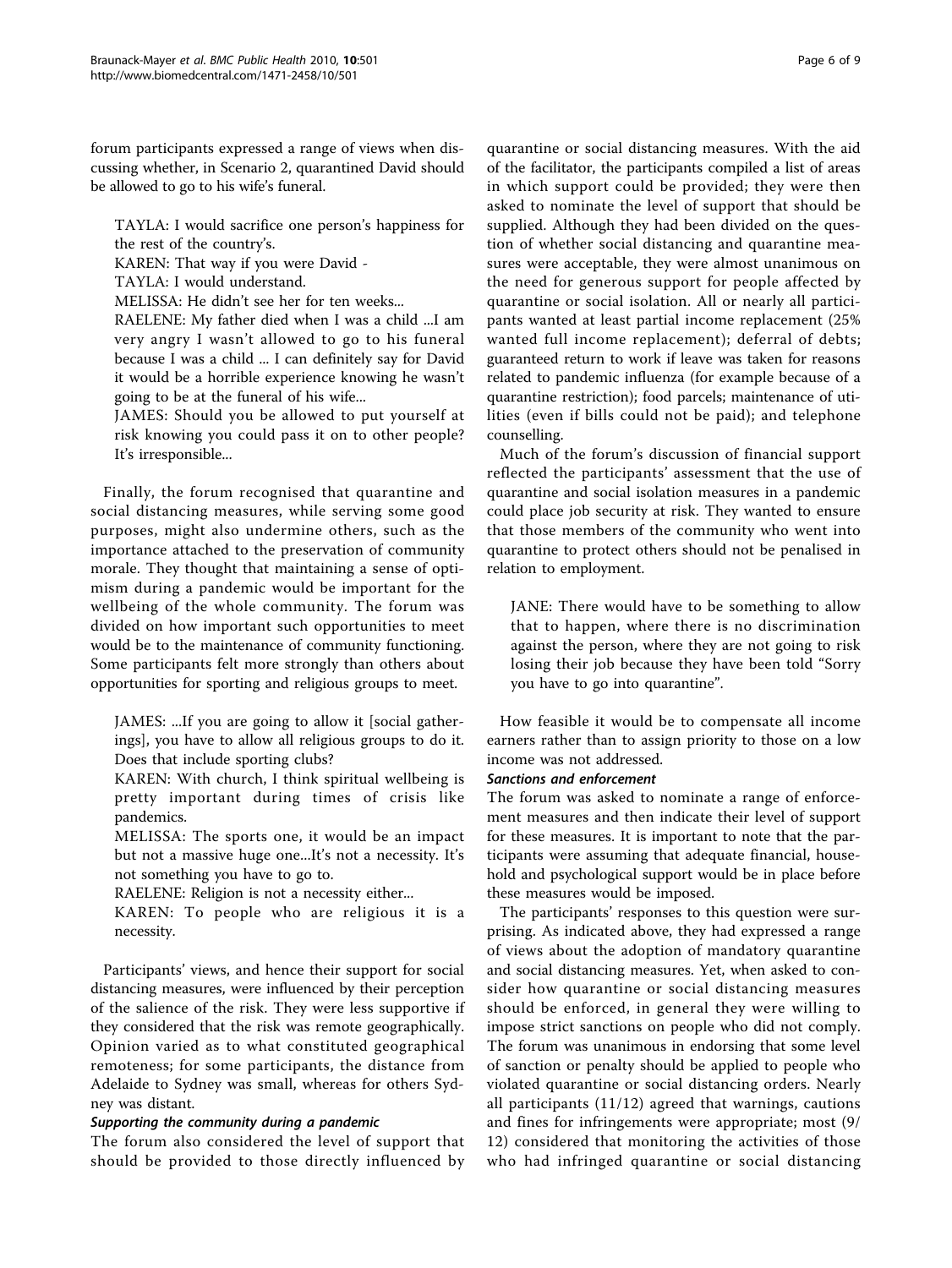requirements was acceptable (for example through regular telephone calls); and half thought that gaol terms for violators would be acceptable.

In summary, participants were divided on the acceptability of social distancing and quarantine measures. However, should such measures be adopted, they thought that generous financial, household and psychological support was essential. In addition, provided such support was present, the participants were in general willing to impose strict sanctions on those who violated quarantine and social distancing measures.

#### **Discussion**

Our study has a number of implications for policy makers. First, it suggests that citizens can provide important information about community values and beliefs which may impact on the acceptability and success of pandemic containment and response strategies. Current management plans for pandemic influenza in Australia focus on health management, business continuity and information for individual households preparing for a pandemic. A number of the strategies mentioned by participants in forum 2 have already been included in Australia's pandemic influenza planning [\[4](#page-9-0)]. For example, there are strategies in place to support people in quarantine (through telephone support) [[4](#page-9-0)] and to provide clear and consistent information [\[26\]](#page-10-0). There is also recognition of the psychosocial aspects of isolation, quarantine and social distancing measures [[27\]](#page-10-0). In a pandemic, these strategies will be important to enhance compliance and reduce adverse psychosocial effects.

Our findings suggest, though, that these forms of support may need to be augmented. The participants considered that more comprehensive support was needed to compensate individuals for the difficulties that would arise as a result of quarantine or social distancing measures and to help assure compliance with these measures. In particular, financial support to compensate for lost income or to protect against the possibility of loss of income, and emotional support to help those in quarantine were deemed important. This type of support is not unprecedented. Job protection and income support were provided by affected countries during the SARS epidemic (summarised in [[28](#page-10-0)]). Along with inability to access health care, loss of income and loss of job or business were the most frequently cited worries in a four nation survey about attitudes to quarantine [[6\]](#page-10-0). Means-tested financial support for quarantine, early in a pandemic, when the case load is low and quarantine is one of the few effective tools available, may be a useful addition to pandemic management plans.

Similarly, forum 1 reflected how an informed public might react to scarcity of effective preventive resources in a pandemic. We know that, during the H1N1 pandemic influenza in Australia in 2009, stocks of antiviral drugs ran low because of demands from fearful but low risk individuals in the community. This may have been, in part, a consequence of the paucity of transparent and informed pre-pandemic debate about the use of scarce anti-viral drugs and vaccines. It would seem that this provides some support for forum 1's recommendation that the community be better informed and prepared for a pandemic.

Second, the findings give an indication of possible community responses, should quarantine and social distancing measures be mandated by law. The recent preparedness to enact emergency powers in the wake of the Influenza A (H1N1) 2009 outbreak suggests that governments at state and national levels in Australia recognise that voluntary compliance with social distancing and quarantine measures may be inadequate and that enforcement may be required. Our findings indicate that, even amongst participants who have had the opportunity to learn more about these measures, the enforcement of quarantine and social distancing measures is likely to receive a mixed response, unless supportive measures are deemed adequate. There is a need to ensure that adequate support strategies are in place to guarantee that people are not unduly disadvantaged financially by quarantine or social distancing. If adequate financial, household and psychological support is available, the findings from our forum indicate that the community may accept a range of measures, including cautions, warnings and fines.

Finally, the forums suggest that informing the public about the issues associated with pandemic planning and engaging the public in pandemic planning may mitigate opposition to the measures. The consensus of opinion for resource allocation emerging from the deliberations of forum 1 is much closer to the proposed scheme for distribution in a severe pandemic outlined in the Australian national pandemic plan (AHMPPI) [[4\]](#page-9-0) than that obtained from a statewide survey without prior deliberation conducted shortly before the forum [\[7](#page-10-0)] in which the participants prioritised the elderly and children. The priority groups selected in forum 1 fit well with the AHMPPI which, in a severe pandemic, contains provision for 'the need to maintain functioning of critical infrastructure' while prioritising pre- and post-prophylaxis for health care workers and some other occupational groups. The participants themselves identified the importance of preparing the community in advance [[23\]](#page-10-0). Such preparation could lay the groundwork for effective communication in a pandemic which would moderate the potential for media overstatement and fear mongering [\[29,30\]](#page-10-0).

It is apparent, however, that the choices made by the participants in the forums are, to a degree, uniquely Australian. For example, the inclusion of the military in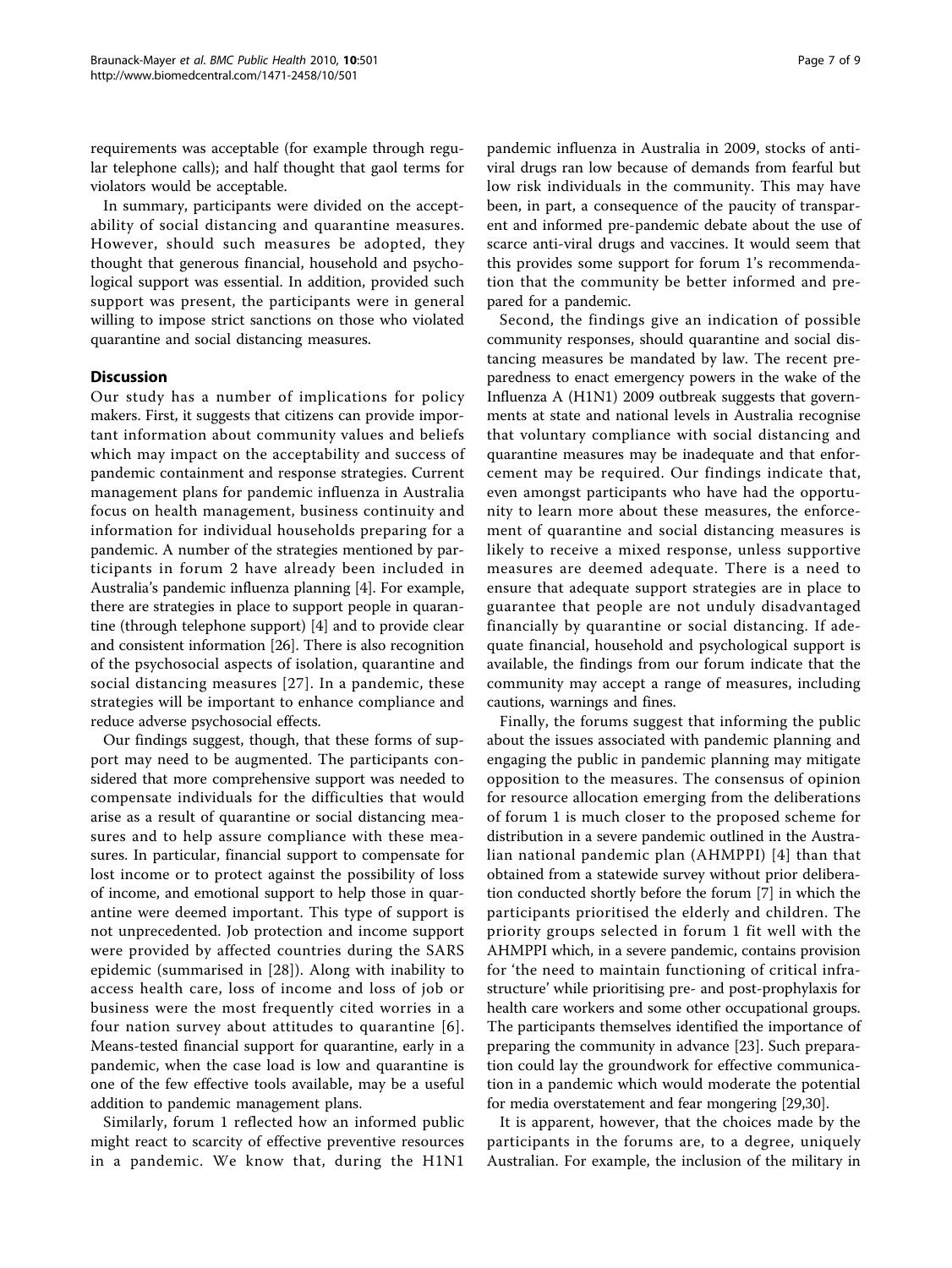<span id="page-9-0"></span>the prioritised list must be considered in the context of the favourable Australian experience with the role of the Australian military in providing effective humanitarian relief in disaster situations. This finding underlines the importance of attending to local cultural beliefs and values in the development of the policy response [1].

#### Conclusions

Effective implementation of pandemic plans is likely to be crucial for the successful management of a pandemic, particularly if the emergent virus is highly virulent. Countries will face particular challenges in the distribution of scarce resources in a pandemic and in implementing suitable quarantine and social isolation measures, not least because of the unique geographic, cultural, historical and social circumstances of each setting. It is difficult in this situation to develop evidence based strategies on which to base implementation. Thus, deliberative forums can provide local sources of evidence for planners and implementers of pandemic policy, and anticipate local issues which may support or impede successful implementation of plans.

However, like much public health policy, in the main pandemic planning has been carried out with little public consultation. Our study provides an exemplar for the use of deliberative process in community involvement in pandemic planning. However, like other methods, deliberative forums also suffer from drawbacks, in particular with respect to the representativeness of views presented in small forums. These issues may limit the acceptability of deliberative methods to policy-makers looking to use community views in informing policy decisions. In addition, questions have also been raised about the capacity of citizens' juries to elicit rational deliberation [\[31\]](#page-10-0).

The findings of this study and other deliberative processes also raise questions about the usefulness of this approach in meeting the democratic ideal of including the public in decision making for public policy. We would suggest that deliberative forums such as the ones described in this study can form the basis for broader engagement with the community around the evidence through a publicity campaign to initiate broader discussion of the issues.

Understanding of community views on pandemic response strategies is relatively new. What is known is based on surveys of views about resource allocation and mitigation measures in a pandemic [[6-9](#page-10-0)] and through a small number of public engagement projects [[10,11\]](#page-10-0). There are similarities and differences in the findings from each of these studies, indicating that we are likely to need a range of approaches to build a comprehensive picture of community views about pandemic planning. That picture will also vary with local context, suggesting

The recommendations from the forums in this study suggest that the distribution of scarce resources and the implementation of quarantine and social distancing measures in Australia in a severe pandemic will be challenging, but not impossible. Implementation may be more successful if the public have more opportunities to become informed and to express their informed judgements about the issues in advance of a severe pandemic and if prudent use is made of supportive measures to assist those in quarantine or affected by social isolation measures.

#### Acknowledgements

We acknowledge the members of the FluViews team: Christine Andrews, Peng Bi, Ann Koehler and Heather Petty. We also thank our forum participants for their time and effort during the deliberative forums, and our experts for their contributions. In addition, we thank our facilitator, Anne Hayes and our research assistants Sarah Muller, Laura Gordon and Heather Engelhardt. We would also like to thank the participating schools whose students contributed to the preparatory work for the forums. Our partner in this research was the South Australian Department of Health, whose support we appreciate. Funding was provided by the Australian Research Council via its Linkage Grant program (LP 0775341).

#### Author details

<sup>1</sup> Discipline of Public Health, School of Population Health and Clinical Practice, University of Adelaide, Level 9, 10 Pulteney Street, Adelaide, SA, 5000, Australia. <sup>2</sup> Department of Philosophy & Australian School of Advanced Medicine, Macquarie University, Sydney, NSW, 2109, Australia. <sup>3</sup>Microbiology and Infectious Diseases, Hunter Area Pathology Service, John Hunter Hospital, Lookout Road, New Lampton, NSW, 2305, Australia. <sup>4</sup>Adelaide Health Technology Assessment, University of Adelaide, Level 3, 122 Frome Street, Adelaide, SA, 5000, Australia.

#### Authors' contributions

ABM conceived of the project, oversaw the design and execution of the project, analysed the data and drafted parts of the paper. JMS participated in the design of the project, managed the project, analysed the data and drafted the paper. WAR, RG, JRM and JEH participated in the design and execution of the project and in the revision of the paper to final draft. The FluViews team provided expertise and guidance for the FluViews project

#### Competing interests

The authors declare that they have no competing interests.

#### Received: 12 November 2009 Accepted: 19 August 2010 Published: 19 August 2010

#### References

- World Health Organisation Global Alert and Response: Pandemic Influenza Preparedness and Response. Geneva: World Health Organisation 2009.
- 2. World Health Organisation Department of Ethics Equity Trade and Human Rights: Ethical considerations in developing a public health response to pandemic influenza. Geneva: World Health Organisation 2007.
- 3. Day T, Park A, Madras N, Gumel A, Wu J: [When is quarantine a useful](http://www.ncbi.nlm.nih.gov/pubmed/16421244?dopt=Abstract) [control strategy for emerging infectious diseases?](http://www.ncbi.nlm.nih.gov/pubmed/16421244?dopt=Abstract) American Journal of Epidemiology 2006, 163(5):479-485.
- 4. Department of Health and Ageing: Australian Health Management Plan for Pandemic Influenza. Canberra: Australian Government 2008.
- 5. Wu JT, Riley S, Fraser C, Leung GM: [Reducing the impact of the next](http://www.ncbi.nlm.nih.gov/pubmed/16881729?dopt=Abstract) [influenza pandemic using household-based public health interventions.](http://www.ncbi.nlm.nih.gov/pubmed/16881729?dopt=Abstract) PLoS Medicine 2006, 3(9):e361.